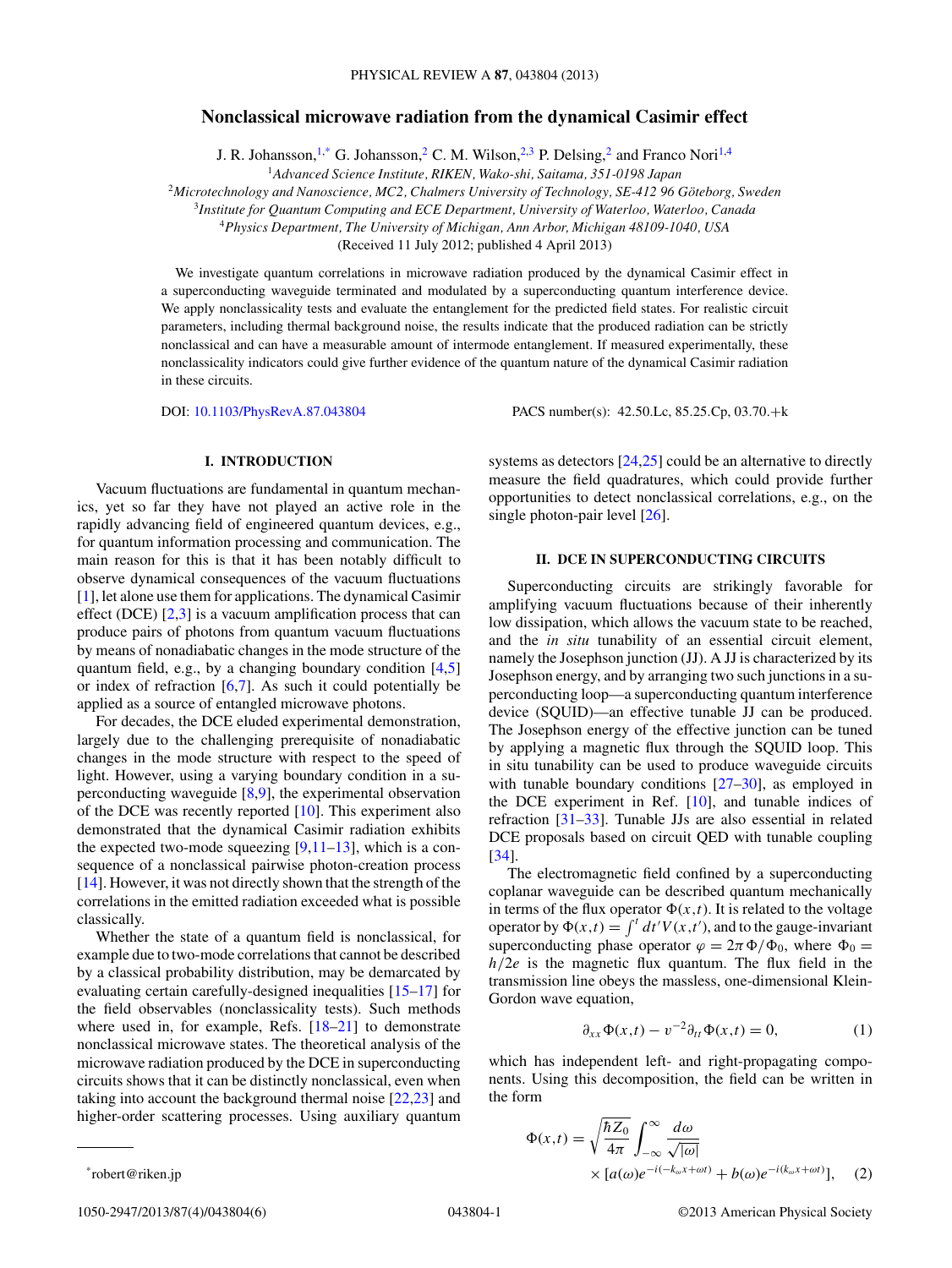<span id="page-1-0"></span>

FIG. 1. (Color online) A schematic representation of the system. The SQUID imposes a boundary condition that can be viewed as a mirror at an effective length  $L_{\text{eff}}(t)$  from the physical end of the transmission line. A time-dependent applied magnetic flux  $\Phi_{ext}(t)$ through the SQUID corresponds to a moving effective mirror, and results in frequency mixing in the input-output relation for the incoming *a* and outgoing *b* fields in the transmission line. A sinusodial  $\Phi_{ext}(t)$  with frequency  $\omega_d$  results in dynamical Casimir radiation and correlated output modes  $b_{\pm} = b(\omega_d/2 \pm \delta \omega)$ .

where  $a(\omega)$  and  $b(\omega)$  are the annihilation operators for photons with frequency  $\omega/2\pi > 0$  propagating to the right (incoming) and left (outgoing), respectively. Here we have used the notation  $a(-\omega) = a^{\dagger}(\omega)$ , and  $k_{\omega} = \omega/v$  is the wave number,  $v$  is the speed of light in the waveguide, and  $Z_0$  is the characteristic impedance.

Using the previously discussed flux-tunable SQUID termination of the waveguide, as shown in Fig. 1, one can produce a tunable boundary condition (see also Refs. [\[35,36\]](#page-5-0)) for the quantum field [Eq. [\(2\)\]](#page-0-0),

$$
\Phi(0,t) + L_{\text{eff}}(t)\partial_x \Phi(x,t)|_{x=0} = 0,\tag{3}
$$

that can be characterized by an effective length

$$
L_{\text{eff}}(t) = \left(\frac{\Phi_0}{2\pi}\right)^2 \frac{1}{E_J(t)L_0},\tag{4}
$$

where  $L_0$  is the characteristic inductance per unit length of the waveguide and  $E_J(t) = E_J[\Phi_{ext}(t)]$  is the flux-dependent effective Josephson energy. To arrive at this boundary condition we have neglected the capacitance of the SQUID and assumed small phase fluctuations, which is justified for a large SQUID plasma frequency [\[8,9\]](#page-4-0). For sinusoidal modulation with frequency  $\omega_d/2\pi$  and normalized amplitude  $\epsilon$ ,  $E_J(t) = E_J^0[1 + \epsilon \sin \omega_d t]$ , we obtain an effective length modulation amplitude  $\delta L_{\text{eff}} = \epsilon L_{\text{eff}}^0$ , where  $L_{\text{eff}}^0 = L_{\text{eff}}(0)$ . A strong modulation, corresponding to an effective velocity

$$
v_{\rm eff} = \delta L_{\rm eff} \omega_d \tag{5}
$$

that is a significant fraction of the speed of light in the waveguide *v*, results in nonadiabatic changes in the mode structure of the quantum field, and the emission of photons as described by the DCE.

The DCE can be analyzed using scattering theory that describes how the time-dependent boundary condition, or region of the waveguide with a time-dependent index of refraction, mixes the otherwise independent left and right propagating modes [\[37\]](#page-5-0). The superconducting circuits considered here were analyzed using this method in Refs. [\[8,9\]](#page-4-0), where the weak-modulation regime was studied analytically using perturbation theory, and the strong-modulation regime was studied using a higher-order numerical method.

In the perturbative regime, with

$$
\delta L_{\rm eff} \sqrt{\omega_- \omega_+}/v \approx \epsilon L_{\rm eff}^0 \omega_d/2v \tag{6}
$$

as small parameter, the resulting output field is correlated at modes with angular frequencies  $\omega$  and  $\omega_d - \omega$ , i.e., symmetrically around half the driving frequency. This intermode symmetry is emphasized when the output field is written for two such correlated modes:

$$
b_{\pm} = -a_{\pm} - i \frac{\delta L_{\text{eff}}}{v} \sqrt{\omega_{+} \omega_{-}} a_{\mp}^{\dagger}, \tag{7}
$$

where we have introduced the short-hand notation  $a_{\pm} = a(\omega_{\pm})$ and  $b_{\pm} = b(\omega_{\pm})$ , and where

$$
\omega_{\pm} = \omega_d/2 \pm \delta\omega,\tag{8}
$$

with *δω* being the symmetric detuning. Here, even if the input field is in the vacuum state,  $\langle a_{\pm}^{\dagger} a_{\pm} \rangle = 0$ , the output field Eq. (7) has a nonzero, symmetric photon flux

$$
\langle b_{\pm}^{\dagger} b_{\pm} \rangle = \left( \frac{\delta L_{\text{eff}}}{v} \right)^2 \omega_{+} \omega_{-},\tag{9}
$$

i.e., the dynamical Casimir radiation. Furthermore, correlations between the photons in the two modes result in a violation of the Cauchy-Schwarz inequality

$$
|g_{+-}^{(2)}(0)|[g_{-}^{(2)}(0)g_{+}^{(2)}(0)]^{-1/2} \leq 1,\tag{10}
$$

since with Eq. (7) the left-hand side of the inequality is  $[2(\delta L_{\text{eff}}/v)^2 \omega_+ \omega_-]^{-1}$  ≫ 1. Here  $g_{\pm}^{(2)}$  and  $g_{+-}^{(2)}$  are the secondorder coherence and intensity correlation functions [\[38\]](#page-5-0). This demonstrates that to first order, when starting from the vacuum state the DCE process results in entangled photons and a nonclassical field state.

For finite temperatures, where thermal noise is present in the input field, and for a not so weak modulation, when for example  $\delta L_{\text{eff}}\sqrt{\omega_+\omega_-}/v$  no longer is a small parameter, it is not obvious if, or to what extent, the above results apply. In these cases, there are both classical and nonclassical contributions to the photon flux in the output field, and it becomes necessary to systematically compare the relative importance of such contributions in order to tell if the resulting output field remains nonclassical or not. In the following, we carry out such an analysis using nonclassicality tests and by evaluating the degree of entanglement in the predicted output field. We focus on nonclassicality tests based on second-order field correlations, as opposed to the fourth-order Cauchy-Schwarz inequality mentioned above.

#### **III. NONCLASSICALITY TESTS**

The theory of nonclassicality tests has been well developed in quantum optics, and here we briefly review the important results in the notation introduced above for superconducting waveguides. We consider an operator  $\hat{f}$  which is defined as a function of the creation and annihilation operators. For the Hermitian operator  $\hat{f}^{\dagger} \hat{f}$  it can then be shown [\[17\]](#page-4-0), using the Glauber-Sudarshan *P* function formalism, that any classical state of the field satisfies

$$
\langle : \hat{f}^{\dagger} \hat{f} : \rangle \geqslant 0,\tag{11}
$$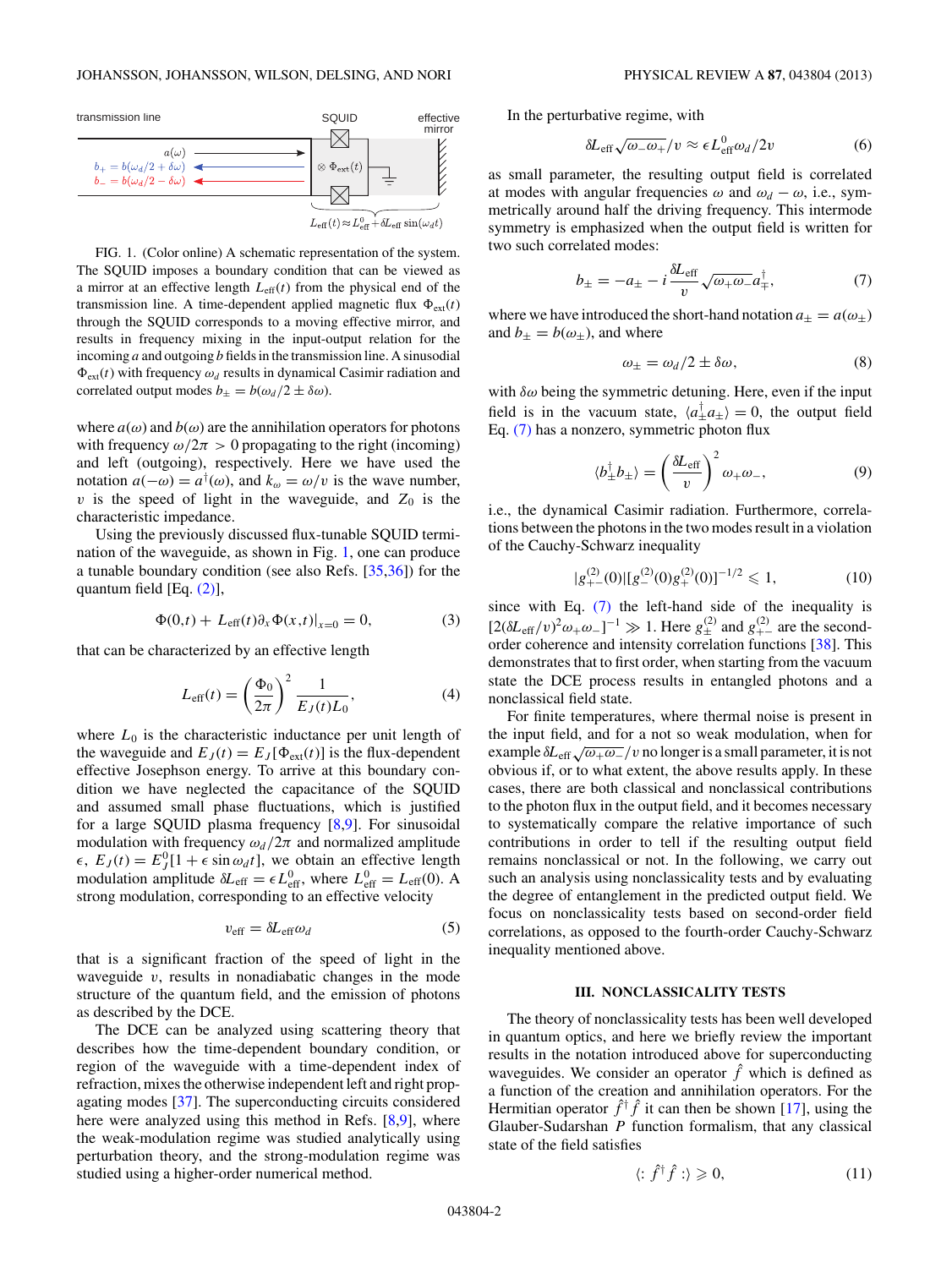<span id="page-2-0"></span>where the condition for classicality that has been used is that the *P* function must always be non-negative. The :: denotes normal ordering.

For the two-mode quadrature-squeezed states that the DCE is known to produce, the natural definition of  $\hat{f}$  is

$$
\hat{f}_{\theta} = e^{i\theta} \hat{b}_{-} + e^{-i\theta} \hat{b}_{-}^{\dagger} + i(e^{i\theta} \hat{b}_{+} - e^{-i\theta} \hat{b}_{+}^{\dagger}), \qquad (12)
$$

where  $\theta$  is the angle that defines the principal squeezing axis. With this definition of  $\hat{f}_{\theta}$ , which measures the squeezing of the uncertainty of two-mode quadrature difference below the vacuum level, a pure two-mode squeezed state is known to violate the inequality  $(11)$ , see, e.g., Ref.  $[17]$ , and references therein. This choice of  $\hat{f}_{\theta}$  is also suitable from an experimental point of view, since  $\langle : \hat{f}_{\theta}^{\dagger} \hat{f}_{\theta} : \rangle$  can be evaluated from experimentally-accessible quadrature correlations.

We now evaluate the quantum-classical indicator

$$
\langle : \hat{f}^{\dagger} \hat{f} : \rangle = \min_{\theta} \langle : \hat{f}_{\theta}^{\dagger} \hat{f}_{\theta} : \rangle \tag{13}
$$

for the field state produced by the DCE, and discuss the conditions under which this nonclassicality test is violated. For weak driving, using the output field Eq. [\(7\)](#page-1-0) and a thermal input field, we obtain

$$
\langle : f_{\theta}^{\dagger} f_{\theta} : \rangle = 2(n_{+}^{\text{th}} + n_{-}^{\text{th}})
$$

$$
- 4 \cos 2\theta \frac{\delta L_{\text{eff}}}{v} \sqrt{\omega_{+} \omega_{-}} (1 + n_{+}^{\text{th}} + n_{-}^{\text{th}}), \quad (14)
$$

where  $n_{\pm}^{\text{th}} = \langle a_{\pm}^{\dagger} a_{\pm} \rangle = (\exp(\hbar \omega_{\pm}/k_B T) - 1)^{-1}$  is the thermal photon flux of the input mode with frequency  $\omega_{\pm}$ . In this case,  $\langle : f_{\theta}^{\dagger} f_{\theta} : \rangle$  is minimized by taking  $\theta = 0$ , and it is negative if

$$
\frac{\delta L_{\text{eff}}}{v} \sqrt{\omega_+ \omega_-} \gtrsim (n_+^{\text{th}} + n_-^{\text{th}})/2,\tag{15}
$$

or, equivalently,

$$
\epsilon \gtrsim \frac{v}{\omega_d L_{\text{eff}}^0} (n_+^{\text{th}} + n_-^{\text{th}}). \tag{16}
$$

This indicates that the field state in the form of Eq. [\(7\)](#page-1-0) is distinctly nonclassical for a vacuum input field, and potentially also for low-temperature thermal input fields.

To investigate whether the nonclassical characteristics of the DCE radiation remain for realistic input field temperatures and when the driving amplitude is increased beyond the perturbative regime, we also evaluate  $\langle : f_{\theta}^{\dagger} f_{\theta} : \rangle$  by solving the scattering problem numerically. The results of this calculation are presented in Fig.  $2(a)$ , showing that for a sufficiently large driving amplitude  $\langle : f^{\dagger} f : \rangle < 0$ , even at typical temperatures for superconducting circuits, and including higher-order scattering processes. We therefore conclude that the nonclassical characteristics of the DCE radiation can be sufficiently robust to remain important in realistic experimental situations. Evaluating  $\langle : f^{\dagger} f : \rangle$  from experimentally-measured field quadratures therefore appears be a viable method to conclusively demonstrate the quantum statistics of the dynamical Casimir radiation.



FIG. 2. (Color online) (a) The quantum-classical indicator  $\langle : f_{\theta}^{\dagger} f_{\theta} : \rangle$  as a function of driving amplitude  $\epsilon$  for a range of  $\theta$  values in the interval [0, $\pi$ ] (blue), and for the optimal  $\theta = \theta_{\min}$  (red). In the perturbation regime  $\theta_{\min} \approx 0$ . Due to the thermal input field,  $\langle : f_{\theta}^{\dagger} f_{\theta} : \rangle > 0$  for small  $\epsilon$ . However, when  $\epsilon$  is sufficiently large  $\langle f | f | f : \rangle < 0$ , which conclusively rules out that the field state is of classical origin. (b) The two-mode squeezing  $\sigma_2$  as a function of the dimensionless driving amplitude  $\epsilon$  (red), together with the right-hand side of Eq. (20) (black), which defines the boundary between the classical and quantum regions. The parameters used here are  $\omega_d/2\pi = 10$  GHz,  $\delta\omega/\omega_d = 0.15$ , and  $T = 50$  mK. Other parameters are from Ref. [\[10\]](#page-4-0).

## **IV. THE NONCLASSICALITY TEST IN TERMS OF**  $\sigma_2$

For two-mode squeezed states [\[14\]](#page-4-0), it is instructive to formulate the nonclassicality test Eq.  $(11)$  in terms of twomode squeezing  $\sigma_2$ , which is defined as

$$
\sigma_2 = \frac{\langle I_- I_+ \rangle - \langle Q_- Q_+ \rangle}{(\langle I_-^2 \rangle + \langle I_+^2 \rangle + \langle Q_-^2 \rangle + \langle Q_+^2 \rangle)/2},\tag{17}
$$

where

$$
I_{\pm} = (\hbar \omega_{\pm} Z_0 / 8\pi)^{1/2} (e^{i\phi} b_{\pm} + e^{-i\phi} b_{\pm}^{\dagger}), \tag{18}
$$

$$
Q_{\pm} = -i(\hbar\omega_{\pm}Z_0/8\pi)^{1/2}(e^{i\phi}b_{\pm} - e^{-i\phi}b_{\pm}^{\dagger}), \qquad (19)
$$

are the voltage quadratures. Using this expression for  $\sigma_2$ , we can write the inequality  $\langle : f_{\theta}^{\dagger} f_{\theta} : \rangle < 0$  as

$$
\sigma_2 > \frac{2\sqrt{\omega_+ \omega_-}(n_+ + n_-)}{\omega_+ [2n_+ + 1] + \omega_- [2n_- + 1]},\tag{20}
$$

where  $n_{\pm} = \langle b_{\pm}^{\dagger} b_{\pm} \rangle$  is the photon flux (thermal and DCE) for the output mode with frequency  $\omega_{\pm}$ , and where we have taken  $\theta = \phi + \pi/4$  to relate  $\sigma_2$  and  $\langle : f_\theta^\dagger f_\theta : \rangle$ .

Equation (20) suggests that a nonzero two-mode squeezing does not necessarily imply that the field is a strictly nonclassical state [by the criterium of Eq.  $(11)$  and the current definition of the operator  $\hat{f}$ ]. However, if the magnitude of the two-mode squeezing exceeds the right-hand side of Eq. (20),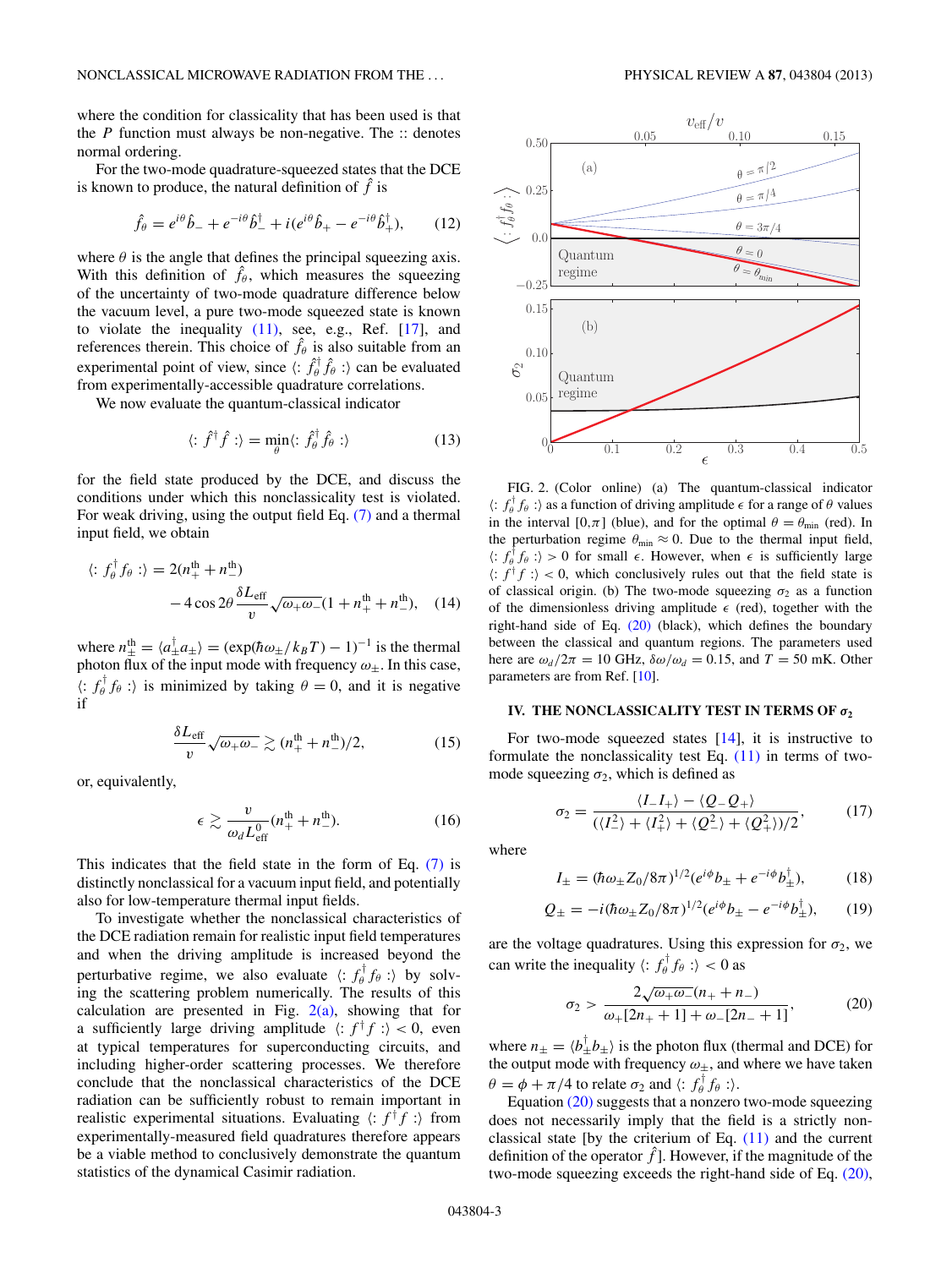the field is *guaranteed* to be distinctively nonclassical. Since the expectation values in the right-hand side of Eq.  $(20)$  can be measured experimentally, this could be a practical formulation for the experimental evaluation of the nonclassicality test.

Figure  $2(b)$  shows the two-mode squeezing together with the boundary between the classical and quantum regimes, as defined by Eq. [\(20\).](#page-2-0) With the parameters used in Fig. [2,](#page-2-0) the boundary corresponds to the squeezing  $\sigma_2 \approx 0.04$ . Here we do not attempt to carry out a quantitative modeling of any particular experimental situation, which would require detailed characterization of the mode density in the transmission line and other experimental parameters. We note that an increased photon flux increases the right-hand side of the boundary in Eq.  $(20)$  and makes the violation of the inequality more demanding. To increase the visibility of a potential violation, it could therefore be useful to reduced the driving strength to get a lower photon flux and a relatively larger violation of the nonclassicality test Eq.  $(20)$ , although this may require an increased measurement time and averaging to obtain sufficient sensitivity.

### **V. ENTANGLEMENT**

The two-mode squeezing and the nonclassicality tests discussed above demonstrate that the DCE radiation is nonclassical. The quantum nature of the radiation originates from the entanglement in *individual pairs of photons*. To quantify the entanglement between two *entire modes* with frequencies adding up to the driving frequency, we evaluate the logarithmic negativity  $N$  [\[15,16\]](#page-4-0), which is an entanglement measure for Gaussian states that is frequently used in quantum optics, and recently also in microwave circuits [\[19,21\]](#page-4-0) and nanomechanical systems [\[39\]](#page-5-0). The logarithmic negativity is positive for entangled states, and it can be calculated from the covariance matrix

$$
V_{\alpha\beta} = \frac{1}{2} \langle R_{\alpha} R_{\beta} + R_{\beta} R_{\alpha} \rangle, \tag{21}
$$

where  $R^T = (q_-, p_-, q_+, p_+)$  is a vector with the quadratures as elements:

$$
q_{\pm} = (b_{\pm} + b_{\pm}^{\dagger})/\sqrt{2},\tag{22}
$$

$$
p_{\pm} = -i(b_{\pm} - b_{\pm}^{\dagger})/\sqrt{2}.
$$
 (23)

The covariance matrix can be evaluated both analytically and numerically, and also constructed from experimental quadrature measurements. The numerically calculated covariance matrix is shown in the inset of Fig. 3 for typical parameters. Given the covariance matrix for the two selected modes, it is straightforward to evaluate the logarithmic negativity, defined as

$$
\mathcal{N} = \max[0, -\log(2\nu_-)],\tag{24}
$$

where

$$
\nu_{-} = [\sigma/2 - (\sigma^2 - 4 \det V)^{1/2}/2]^{1/2}, \tag{25}
$$

and  $\sigma = \det A + \det B - 2 \det C$ , where *A*, *B*, and *C* are 2 × 2 submatrices of the covariance matrix

$$
V = \begin{pmatrix} A & C \\ C^T & B \end{pmatrix}.
$$
 (26)



FIG. 3. (Color online) The logarithmic negativity  $N$  as a function of the normalized driving amplitude  $\epsilon$ . The onset of nonzero  $\mathcal N$  is  $\epsilon_0$ . The parameters are the same as in Fig. [2.](#page-2-0) Inset: The covariance matrix for  $\epsilon = 0.5$ . The diagonal quadrature correlations correspond to the vacuum fluctuations and the photon flux due to the DCE and of thermal origin. The nonzero, off-diagonal elements correspond to the two-mode correlations produced by the DCE.

The logarithmic negativity for the DCE (see also Ref. [\[40\]](#page-5-0)) is shown in Fig. 3. At zero temperature and small drive amplitudes, it is proportional to the driving amplitude,

$$
\mathcal{N} = \epsilon L_{\text{eff}}^0 \omega_d / v. \tag{27}
$$

For finite temperatures and small detuning *δω*, the onset of nonzero logarithmic negativity is at

$$
\epsilon_0 \approx \frac{2v}{\omega_d L_{\text{eff}}^0} \sqrt{n_+^{\text{th}} n_-^{\text{th}}},\tag{28}
$$

after which it increases with the driving amplitude. The two matching output modes are therefore entangled for sufficiently large driving amplitudes,  $\epsilon > \epsilon_0$ , which corresponds to the regime where the quantum correlations produced by the DCE overcome the thermal noise. For example, with the parameters used in Fig. [2,](#page-2-0) this onset occurs at  $\epsilon_0 \approx 0.06$ . Comparing Figs. [2](#page-2-0) and 3 implies that the logarithmic negativity is a stronger indicator of the nonclassicality of the field state than the inequality  $(11)$  with our definition of  $\hat{f}$ . This is also shown in Fig. [4,](#page-4-0) which visualizes the nonclassical regions as a function of temperature and detuning, as well as the sensitivity to uncorrelated classical quadrature noise introduced in the detector (the one- $\sigma$  contour line). However, when taking this sensitivity into consideration, the two measures appear to be of similar practical usefulness.

#### **VI. CONCLUSION**

We have theoretically investigated quantum correlations in the radiation produced by the DCE in a superconducting waveguide by evaluating nonclassicality tests and the logarithmic negativity. We have formulated practical inequalities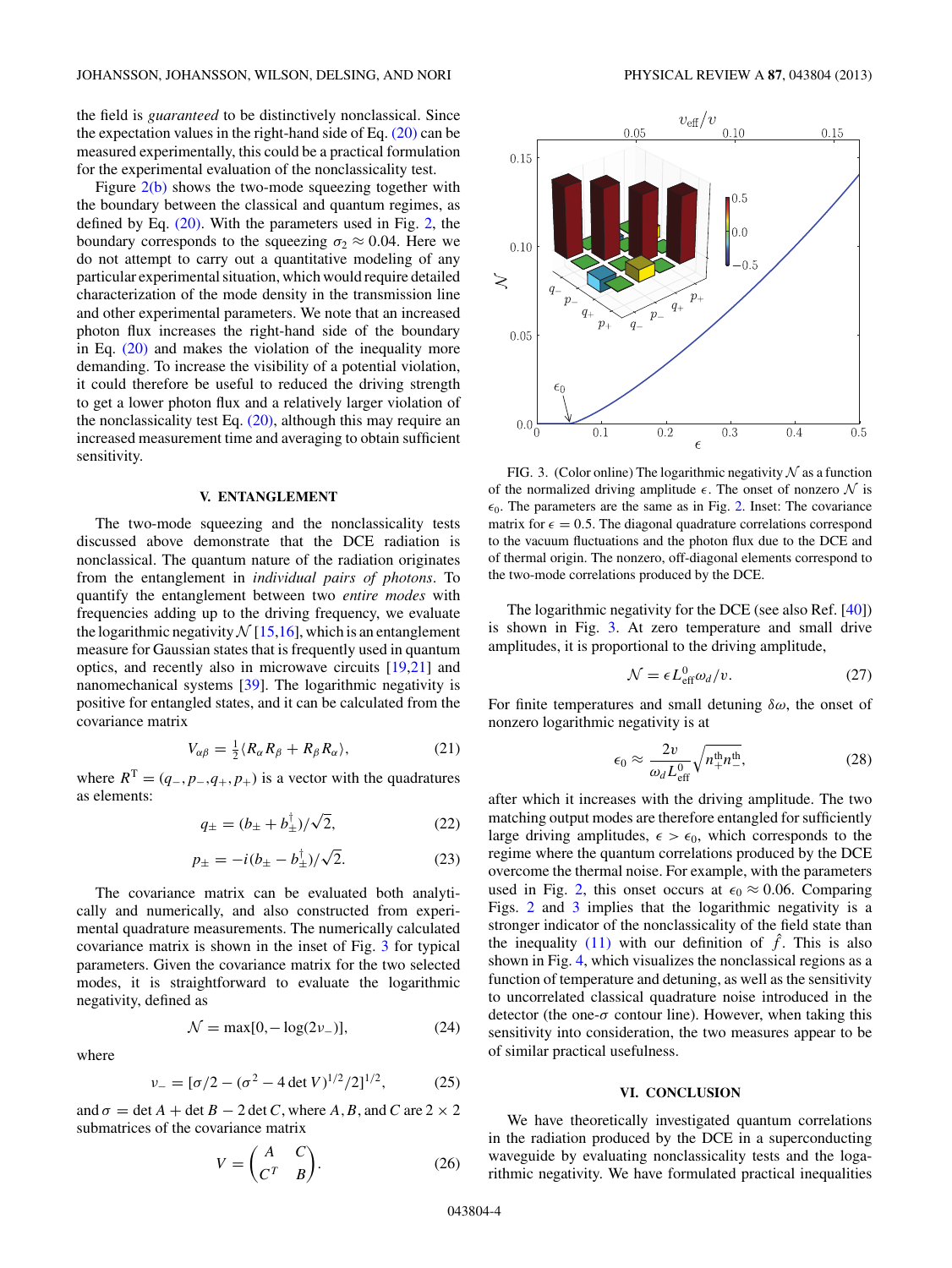<span id="page-4-0"></span>

FIG. 4. (Color online) The region of nonclassical radiation (blue), visualized using  $-\langle : f^{\dagger} f : \rangle$  (left) and the logarithmic negativity  $N$  (right), as a function of the temperature  $T$  and the detuning  $δω$ , for  $ε = 0.15$  and other parameters as in Fig. [2.](#page-2-0) Although the nonclassical region is larger for  $N$  than for  $\langle : f^{\dagger} f : \rangle$ ,  $N$  is small in the region where  $\langle : f^{\dagger} f : \rangle$  is non-negative (white), and the regions where the measures violate classicality with a one- $\sigma$  confidence are quite similar.

with experimentally obtainable observables that could be used to directly verify the quantum nature of the measured radiation in future DCE experiments. Our results indicate that nonclassical nature of the dynamical Casimir radiation remains at small finite temperatures, but vanishes above a certain measure-dependent threshold temperature (see Fig. 4). For realistic experimental parameters, the threshold temperature above which nonclassical correlations vanishes is predicted to be in the experimentally accessible regime of 50–70 mK, and it therefore appears feasible to measure the nonclassical correlations in the DCE radiation. Indeed, thermal noise is

the main limiting factor for whether the quantum regime can be reached or not in a particular experiment, and is therefore important to take into consideration. Note that for example amplifier noise does not on average contribute to, for example, the squeezing parameter  $\sigma_2$  under the assumption that the noise is independent at different frequencies. Such amplifier noise can therefore, in principle, be eliminated with sufficient averaging, but this is not the case for thermal noise at the boundary where the DCE occurs.

We also note that recently two-mode squeezed states have been generated in microwave circuits using other mechanisms, for example parametric amplification using the nonlinear response [18[,31\]](#page-5-0) or time-varying index of refraction [\[33\]](#page-5-0) of SQUID arrays and JJs [19,21[,41\]](#page-5-0). The nonclassicality tests discussed here could also be applied to analyze the radiation produced in these experiments. We believe that a demonstration of a nonclassicality violation in superconducting circuits, or other promising systems [\[42–46\]](#page-5-0), could pave the way to the experimental exploration of the continuous production of entangled microwave photons by the DCE, and possible applications thereof, for example, in quantum information processing [\[47–49\]](#page-5-0). As such it could become a practical application of microwave quantum vacuum fluctuations.

### **ACKNOWLEDGMENTS**

The numerical calculations were in part performed using QuTiP [\[50,51\]](#page-5-0). J.R.J. is supported by the JSPS Postdoctoral Fellowship No. P11501. G.J., C.M.W. and P.D. acknowledge financial support from the Swedish Research Council, the European Research Council, as well as the European Commission through the FET Open project PROMISCE. FN is partially supported by the ARO, JSPS-RFBR No. 12-02-92100, Grant-in-Aid for Scientific Research (S), MEXT Kakenhi on Quantum Cybernetics, and the JSPS-FIRST program.

- [1] P. D. Nation, J. R. Johansson, M. P. Blencowe, and F. Nori, [Rev.](http://dx.doi.org/10.1103/RevModPhys.84.1) [Mod. Phys.](http://dx.doi.org/10.1103/RevModPhys.84.1) **84**, 1 (2012).
- [2] V. V. Dodonov, Phys. Scr. **82**[, 038105 \(2010\).](http://dx.doi.org/10.1088/0031-8949/82/03/038105)
- [3] D. A. R. Dalvit, P. A. M. Neto, and F. D. Mazzitelli, in *Casimir Physics*, Vol. 834 of Lecture Notes in Physics (Springer Verlag, Berlin, 2011), p. 419; [arXiv:1006.4790.](http://arXiv.org/abs/arXiv:1006.4790)
- [4] G. T. Moore, [J. Math. Phys.](http://dx.doi.org/10.1063/1.1665432) **11**, 2679 (1970).
- [5] S. A. Fulling and P. C. W. Davies, [Proc. R. Soc. London, Ser. A](http://dx.doi.org/10.1098/rspa.1976.0045) **348**[, 393 \(1976\).](http://dx.doi.org/10.1098/rspa.1976.0045)
- [6] E. Yablonovitch, [Phys. Rev. Lett.](http://dx.doi.org/10.1103/PhysRevLett.62.1742) **62**, 1742 (1989).
- [7] M. Uhlmann, G. Plunien, R. Schützhold, and G. Soff, *[Phys. Rev.](http://dx.doi.org/10.1103/PhysRevLett.93.193601)* Lett. **93**[, 193601 \(2004\).](http://dx.doi.org/10.1103/PhysRevLett.93.193601)
- [8] J. R. Johansson, G. Johansson, C. M. Wilson, and F. Nori, *[Phys.](http://dx.doi.org/10.1103/PhysRevLett.103.147003)* Rev. Lett. **103**[, 147003 \(2009\).](http://dx.doi.org/10.1103/PhysRevLett.103.147003)
- [9] J. R. Johansson, G. Johansson, C. M. Wilson, and F. Nori, *[Phys.](http://dx.doi.org/10.1103/PhysRevA.82.052509)* Rev. A **82**[, 052509 \(2010\).](http://dx.doi.org/10.1103/PhysRevA.82.052509)
- [10] C. M. Wilson, G. Johansson, A. Pourkabirian, M. Simonen, J. R. Johansson, T. Duty, F. Nori, and P. Delsing, [Nature](http://dx.doi.org/10.1038/nature10561) (London) **479**[, 376 \(2011\).](http://dx.doi.org/10.1038/nature10561)
- [11] V. V. Dodonov, A. B. Klimov, and V. I. Man'ko, *[Phys. Lett. A](http://dx.doi.org/10.1016/0375-9601(90)90333-J)* **149**[, 225 \(1990\).](http://dx.doi.org/10.1016/0375-9601(90)90333-J)
- [12] V. V. Dodonov and M. A. Andreata, J. Phys. A **32**[, 6711 \(1999\).](http://dx.doi.org/10.1088/0305-4470/32/39/301)
- [13] F. X. Dezael and A. Lambrecht, [Europhys. Lett.](http://dx.doi.org/10.1209/0295-5075/89/14001) **89**, 14001 [\(2010\).](http://dx.doi.org/10.1209/0295-5075/89/14001)
- [14] C. M. Caves and B. L. Schumaker, Phys. Rev. A **31**[, 3068 \(1985\).](http://dx.doi.org/10.1103/PhysRevA.31.3068)
- [15] R. Simon, [Phys. Rev. Lett.](http://dx.doi.org/10.1103/PhysRevLett.84.2726) **84**, 2726 (2000).
- [16] G. Adesso and F. Illuminati, J. Phys. A **40**[, 7821 \(2007\).](http://dx.doi.org/10.1088/1751-8113/40/28/S01)
- [17] A. Miranowicz, M. Bartkowiak, X. Wang, Y.-X. Liu, and F. Nori, Phys. Rev. A **82**[, 013824 \(2010\).](http://dx.doi.org/10.1103/PhysRevA.82.013824)
- [18] C. Eichler, D. Bozyigit, C. Lang, M. Baur, L. Steffen, J. M. Fink, S. Filipp, and A. Wallraff, Phys. Rev. Lett. **107**[, 113601 \(2011\).](http://dx.doi.org/10.1103/PhysRevLett.107.113601)
- [19] E. Flurin, N. Roch, F. Mallet, M. H. Devoret, and B. Huard, Phys. Rev. Lett. **109**[, 183901 \(2012\).](http://dx.doi.org/10.1103/PhysRevLett.109.183901)
- [20] N. Bergeal, F. Schackert, L. Frunzio, and M. H. Devoret, *[Phys.](http://dx.doi.org/10.1103/PhysRevLett.108.123902)* Rev. Lett. **108**[, 123902 \(2012\).](http://dx.doi.org/10.1103/PhysRevLett.108.123902)
- [21] E. P. Menzel, R. Di Candia, F. Deppe, P. Eder, L. Zhong, M. Ihmig, M. Haeberlein, A. Baust, E. Hoffmann, D. Ballester *et al.*, Phys. Rev. Lett. **109**[, 250502 \(2012\).](http://dx.doi.org/10.1103/PhysRevLett.109.250502)